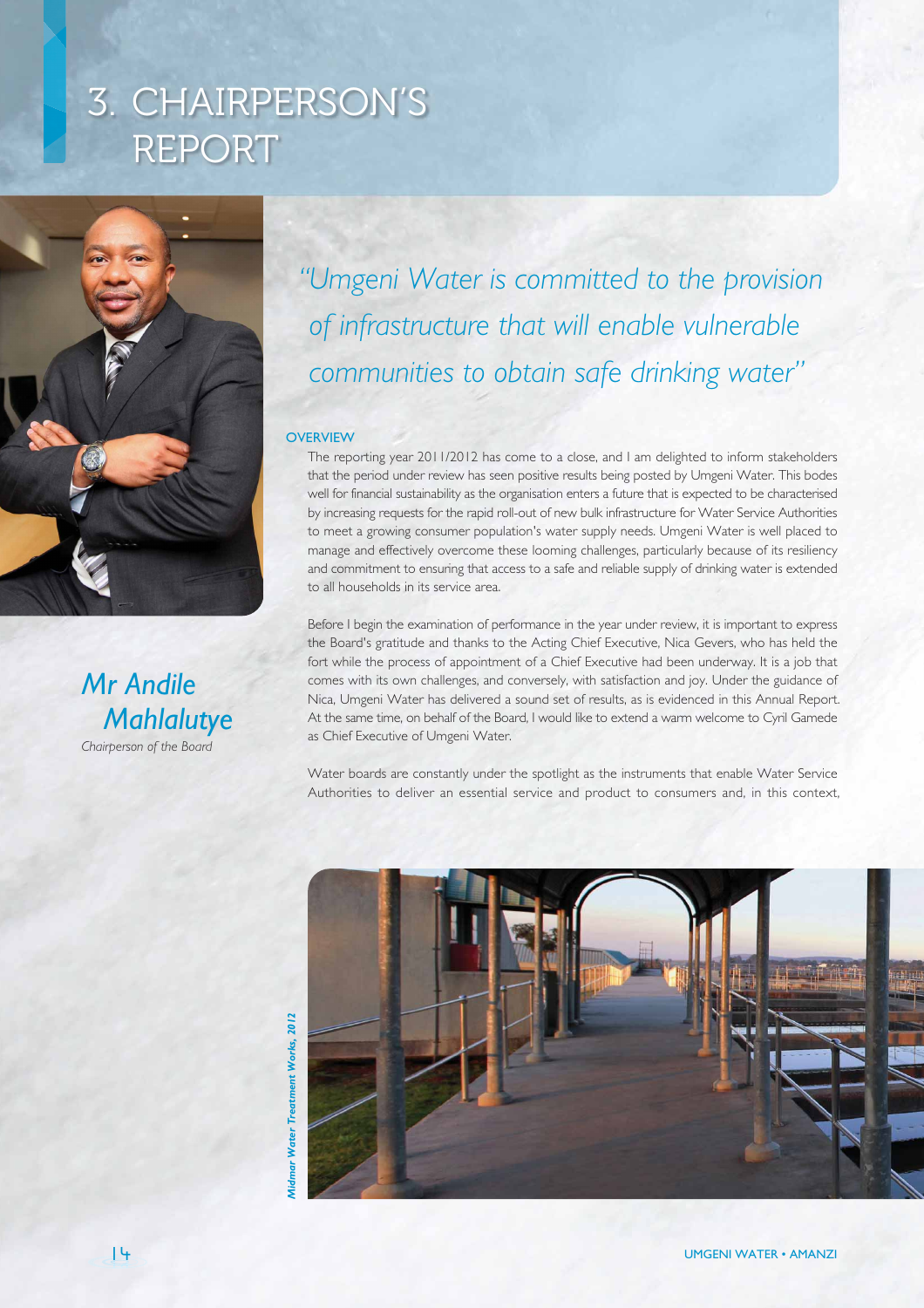Umgeni Water's accountability to customers, the Executive Authority and other stakeholders remained high. Shareholder expectations are clear, and reflected as:

- The alignment of Umgeni Water's activities and infrastructure programme to the Government's priorities, as framed by the 12 outcomes of Government - seven of which have a direct correlation with the work of Umgeni Water.
- The production of measurable results that will contribute to the achievement of Government outcomes.
- The delivery of an efficient service and affordable tariff that will make the provision of water by municipalities cost-effective and within the financial reach of water users.

Also, in the context of Shareholder expectations, during the period under review some strides were made in the area of institutional realignment of the water sector. The Department of Water Affairs the Executive Authority - has stated that it will reconsider the mandate of water boards to ensure that those with high technical capacity are used optimally. In response to this, the Board of Umgeni Water has adopted a basket of strategies that will enhance delivery and simultaneously ensure that the organisation continues to play a meaningful role, not just in the provision of water services, but in the socio-economic development of our country. (The Chief Executive's Review and other sections of this Annual Report deal in detail with performance and the impact of the organisation's activities).

As the Accounting Authority of the organisation, it is incumbent that the Board both acknowledges sterling performance and, where challenges exist, recognises the need to implement measures to address them. In this regard, one of the highlights of the year under review was the attainment of Blue Drop Awards (for excellence in water quality management) by Umgeni Water and its Water Service Authority (WSA) customers for nine systems. A function to commemorate this achievement brought together the highest level of the political and operational leadership of the WSAs, which illustrates the close synergies and partnerships that exist between Umgeni Water and its customers.

The results attained in the year under review are a tribute to the hard work, dedication and commitment of the staff of Umgeni Water. This was recognised independently when the First National Bank-KwaZulu-

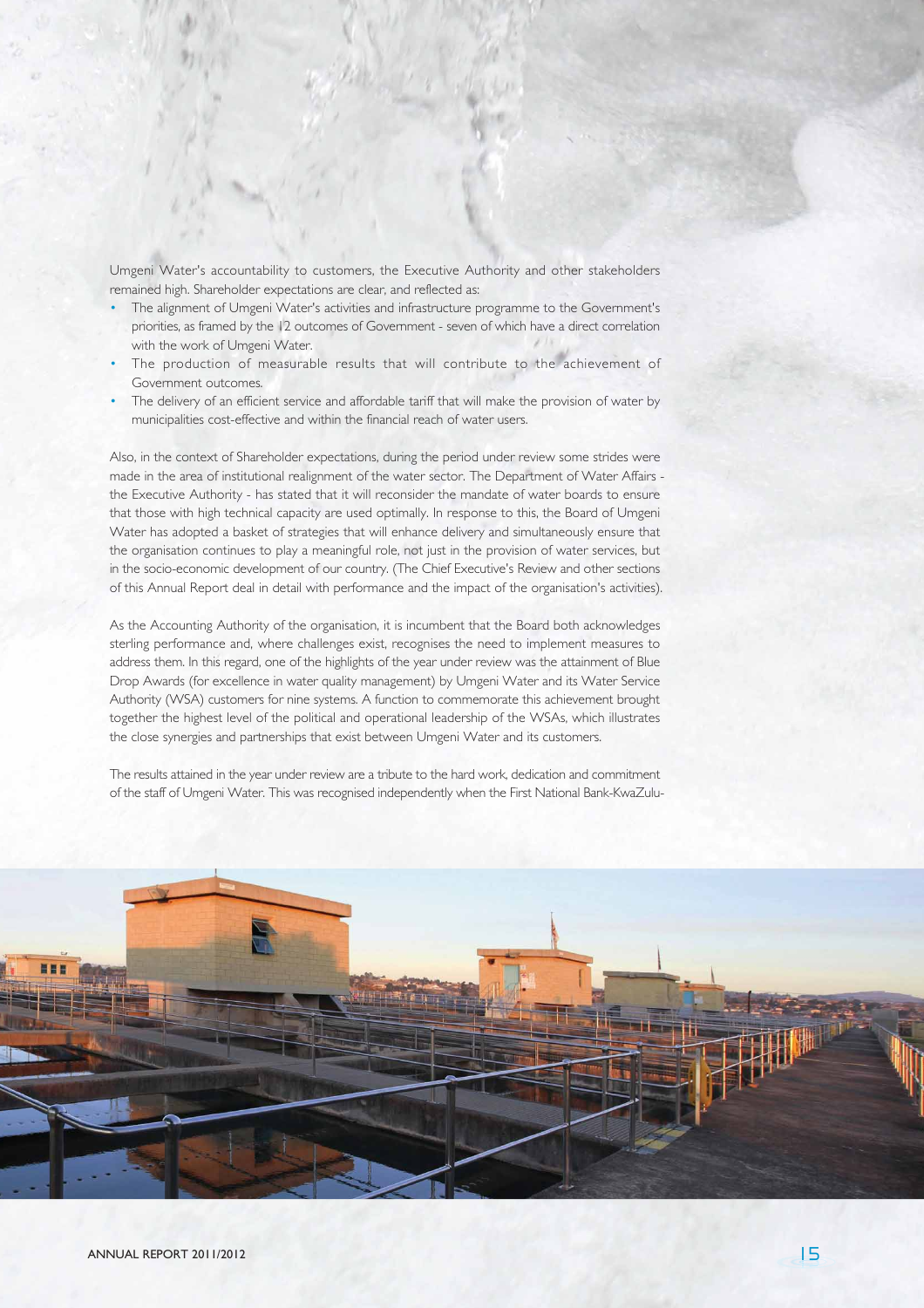### 3. CHAIRPERSON'S REPORT CONTINUED...

Natal Top Business Portfolio Award was made to Umgeni Water for performance excellence in the regional water sector. In this period the Board continued to work closely with all six Water Service Authority customers in order to jointly develop solutions for some challenges that had been faced by both Umgeni Water and the WSAs. In the face of supply-related problems that had been experienced by Umgeni Water on a few occasions, especially in Ballito, the customers showed a remarkable sense of understanding and support, which reflects the extent to which trust and compatibility exist.

The following sections in this Strategic Review provide a synopsis of organisational performance related through selected strategic perspectives or outcomes.

#### KEY HIGHLIGHTS

#### Community and Environmental Sustainability

Against the backdrop of the Government's reaffirmed commitment to expansion of basic services to all communities, Umgeni Water itself has accelerated the roll out of major infrastructure that will increase assurance of supply and make a significant dent in water backlogs within the Umgeni Water operational area and beyond. To this end Umgeni Water committed R2.1 billion to developmental projects which began in the prior year. Progress spend to 30 June 2012 was at 15% of the total programme. The execution of this programme will ensure that a significantly larger number of people will have easier access to safe drinking water while, at the same time, ensuring that infrastructure is in place to meet future economic and population growth projections.

Approximately R228 million was spent on the implementation of key rural development infrastructure projects for the 12-month period 2011/ 2012 which included:

- The Greater Eston Bulk Water Supply Scheme,
- Mhlabatshane Sub-Regional Scheme,
- Maphumulo Bulk Water Supply Scheme Phase 1,
- Lower Thukela Bulk Water Supply Scheme, and
- Richmond Pipeline.

In addition to the above projects, construction of the Maphephethwa Water Treatment Works (WTW) was completed and is being commissioned. The Maphephethwa WTW will serve the community of rural Inanda. It is important, from the Board's perspective, that in whatever Umgeni Water undertakes as an organisational target there has to be the concomitant socio-economic impact. In this regard, the infrastructure projects that were implemented created 1,010 employment opportunities and R11.5 million was paid in salaries and wages. For the purpose of employment sustainability, workers employed for the infrastructure development and renewal projects will be taught new skills which will allow them to compete for positions at other companies that require their skills.

Another significant development that occurred was the revision of Umgeni Water's Broad-Based Black Economic Empowerment Policy. The revised policy is intended to more aggressively promote entrepreneurship among micro, small and medium enterprises through participation in Umgeni Water's infrastructure development. To this end a highly successful briefing session, convened by the Board, was held with suppliers - both practising and potential - to inform them about opportunities that will be available to SMMEs in the future.

As part of the organisation's community outreach initiatives, an estimated 5,000 children had, for the first time, received exposure to the core functions of Umgeni Water through their being hosted at Umgeni Water's water classrooms. This will assist them in making career choices when the time arrives for this decision. The Board is also delighted to report that two rural schools received assistance through the provision of boreholes by Umgeni Water at its cost. These schools had previously struggled

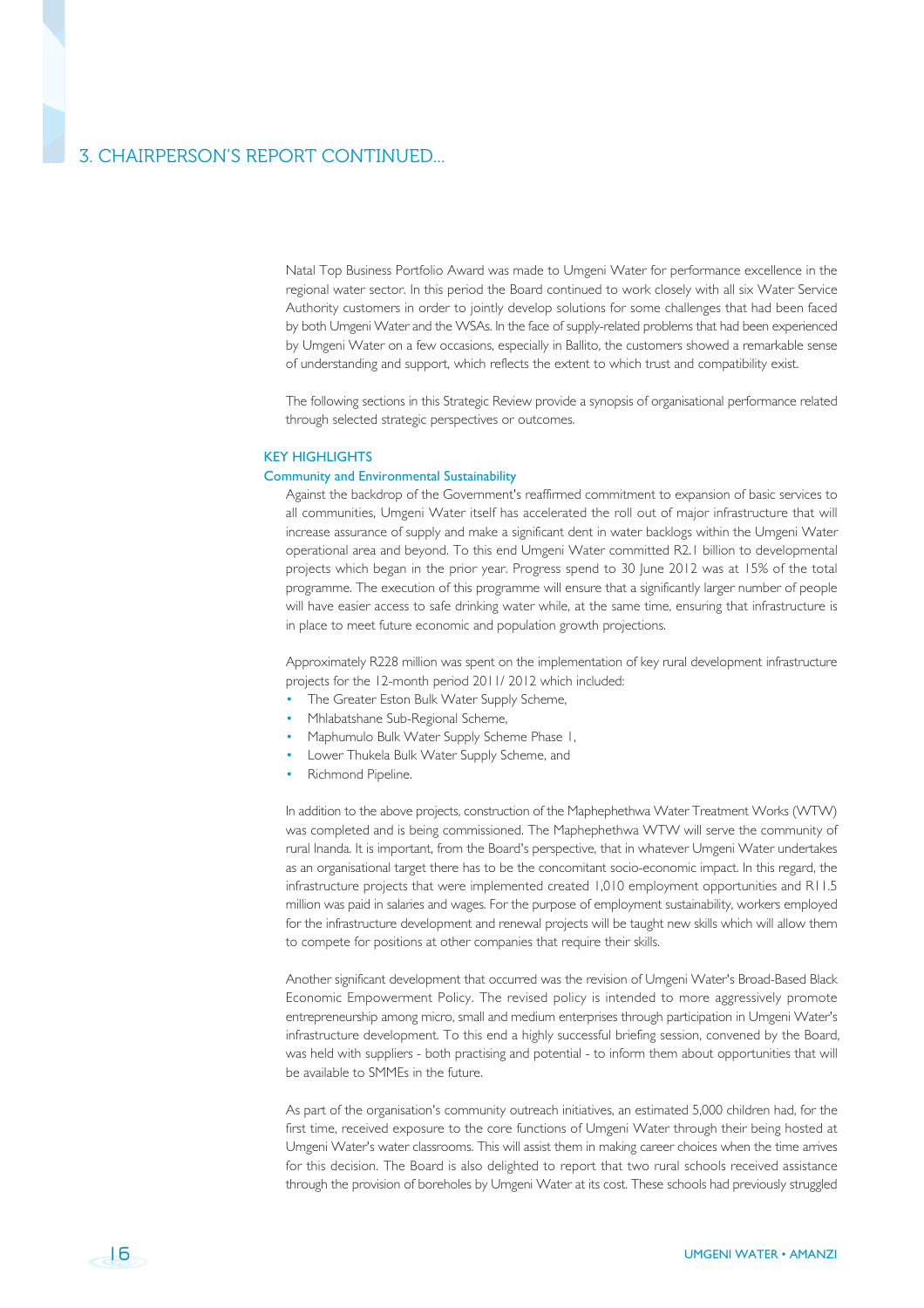to obtain access to safe drinking water; however, the boreholes will now provide a source for drinking water for about 1,200 learners and staff at both schools, although this is by no means a sustainable solution.

In the year ahead all the community-focused initiatives to be undertaken by Umgeni Water will be consolidated under the umbrella of a Task Team, which is to be formed as a consequence of the adoption of a structured Corporate Social Investment Policy. The Task Team will promote, monitor and report on Umgeni Water's Corporate Social Responsibility projects and their impact.

#### Financial Sustainability

Umgeni Water is defined as a National Government Enterprise under Schedule 3B of the Public Finance Management Act (PFMA) which means *inter-alia* that it will provide goods or services in accordance with ordinary business principles and is financed fully or substantially from sources other than from the National Revenue Fund or by way of tax, levy or other statutory money. It is therefore important that Umgeni Water generates its sources of funding whilst remaining a financially viable entity.

As at 30 June 2012 Umgeni Water remains in a sound financial position and in the financial year under review, revenue increased by 11% to R1.8 billion, and the organisation achieved a surplus of R591m. This surplus will be used among others, to repay debt, to maintain affordable bulk potable water tariffs and to fund investment in infrastructure aimed at assisting municipalities meet future demand and eliminate water backlogs.

However, it is important to note that in achieving the mandate of water service delivery and elimination of backlogs in rural areas, the organisation will require the support of Bulk Infrastructure Grants (BIG) to co-fund the social component of the Developmental Projects. To date the organisation has received R141million towards the estimated R748 million social component.

#### Stakeholder Understanding and Support

Umgeni Water continues to place a high value on stakeholder relations, which is the cornerstone of one of the key outcomes of Umgeni Water's strategy - Stakeholder Understanding and Support. In the financial year under review, a series of interactions and engagements took place between the Board and an array of stakeholders who form the political nucleus of the organisations they represent. The engagements were structured in nature and set out to achieve, as their key outcomes, the formation of new relationships, consolidation of relationships and enhancement of existing relationships. Interactions by the Board took place with the following stakeholders:

#### Statutory:

- The Executive Authority
- National Treasury
- The Portfolio Committee for Water and Environmental Affairs

#### Contracted:

- Political Leadership (Mayor, Deputy Mayor, Speaker and Chair of Infrastructure Committee) of iLembe District Municipality
- Political Leadership (Mayor, Deputy Mayor, Speaker and Chair of Infrastructure Committee) of Ugu District Municipality
- Political Leadership (Mayor, Deputy Mayor, Speaker and Chair of Infrastructure Committee) of Sisonke District Municipality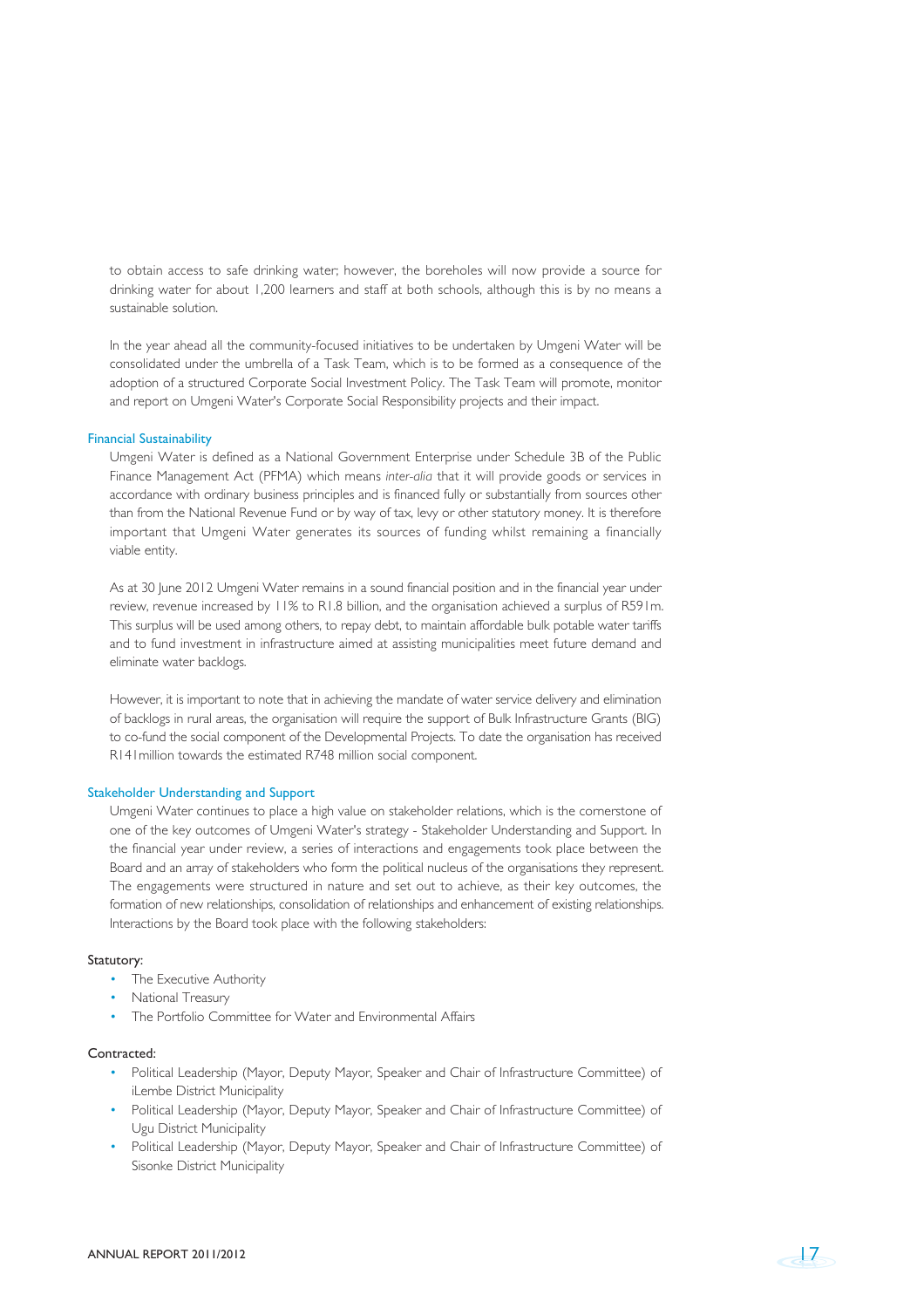## 3. CHAIRPERSON'S REPORT CONTINUED...

- Political Leadership (Mayor, Deputy Mayor, Speaker and Chair of Infrastructure Committee) of Msunduzi Local Municipality
- Staff of Umgeni Water
- Organised labour (through the National, Education, Health and Allied Workers' Union)

#### Non-Contracted

- Media (mainstream newspapers, radio, television and community newspapers)
- Civil society (supplier forum; presentation of Annual Report and functions to mark completion of construction of the Mhlabatshane Dam and Maphephethwa Water Treatment Works)

In pursuance of the Shareholder's objective of regional integration, deliberations were held with the Water Utilities Corporation of Botswana. This relationship is to be formalised through the signing of a Memorandum of Understanding.

All the engagements were positive and they assisted the Board to identify strengths and problem areas that required either intervention, input or support. In the reporting period a stakeholder perception and attitudinal survey was also conducted among all categories of Umgeni Water stakeholders - the outcomes of which assisted in identifying strengths and weaknesses. An action plan has been developed to address challenges and opportunities revealed in the survey.

#### Corporate Governance

Board and Board Committee meetings were held according to the organisational Business Cycle and were well attended (full details are provided elsewhere in this Annual Report). The critical issues that were dealt with were the formulation of organisational strategy; organisational performance and the expectations of the Executive Authority, among others. Deliberations were of a high standard, which reflects the sound preparations that had been made in advance of the meetings taking place. Members of the Board have skills that are put to good use in providing leadership and guidance in the development and implementation of strategy. This is a clear indication that the Board is functioning at a strategic level, and in line with the mandate issued to it by the Executive Authority.

All corporate governance requirements were adhered to, together with compliance with the Water Services Act (Act 108 of 1997) and Public Finance Management Act (Act 1 of 1999), internal policies and King Code of Governance Principles, 2009. As part of continuous focus on good governance, performance evaluations are conducted for Board members through a combination of self-assessment and peer review. Evaluation reports that emerge from this process are submitted to the Minister of Water and Environmental Affairs.

#### Risks, Challenges and Opportunities

The process of appointment of the Chief Executive has been completed, with the position having been filled permanently. The organisation now has its full complement of Executives (four General Managers and Chief Executive).

From an organisational perspective, three key objectives have been set for the future:

- Enhance the current level of organisational performance
- Seek and identify opportunities to grow the business of the organisation
- Strengthen relationships with stakeholders across the entire spectrum

In the year ahead, Umgeni Water, under the guidance of the Board, will accelerate the initiatives it has developed to embark on a water services growth strategy and simultaneously position the organisation as the key regional bulk water services entity in the Province of KwaZulu-Natal. In this